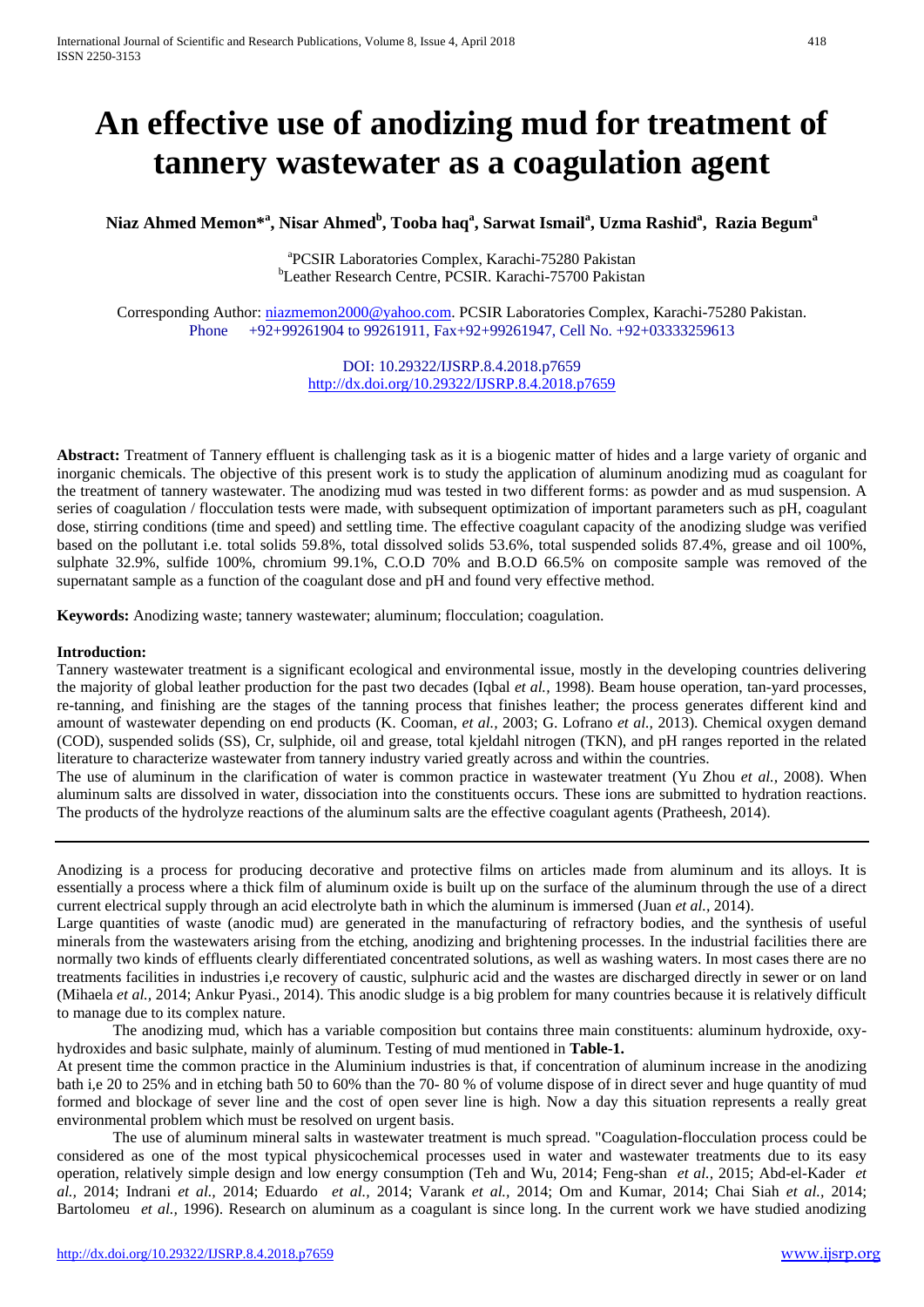sludge from one facility in the treatment of tannery wastewater instead of the conventional inorganic coagulants. In the same work anodizing sludge was selected due to its chemical composition of aluminum and two forms of the coagulants were tested: powder and mud suspension.

Coagulation is a well-known process associated with solid-liquid separation process. It is the removal of turbidity, color or micro-organisms that are present in the wastewater as colloidal suspensions (H. Effendi *et al.,* 2015; N. Muralimohan *et al.,* 2014; Sunita *et al.,* 2014; Priyanka *et al.,* 2014; Swathi *et al.,* 2014; Edris *et al.,* 2013; Brian and Charles, 1984). These suspensions are heterogeneous mixtures of particles with different size, shape and chemical composition. A colloid has been defined as a dispersion of distinguishable particles in the size range of 0.01-10 mm in a medium that may be regarded as a structure less continuum. Colloidal systems will usually scatter light, i.e. they exhibit turbidity, which is related to the sizes of the particles involved. Colloidal suspensions in aqueous media appear cloudy. The observed turbidity depends on both the particle size distribution and the mass concentration present. This type of particles tends to remain in suspension for a long period of time and due to its great stability colloids do not form aggregates (Er. Devendra *et al.,* 2014; Edris *et al.,* 2014; N.B.Prakash *et al.,* 2014; T. Sugumaran *et al.,* 2014).

The most important interactions affecting suspension stability are electrostatic repulsion and Van der Waals attraction. According to O'Melia (O'Melia C. 1972) four mechanisms of coagulation are recognized: compression of the diffuse layer, adsorption to produce charge neutralization, enmeshment in a precipitate and adsorption to permit inter particle bridging (B.Lekhlif *et al.,* 2014). The destabilization of colloids in water and wastewater is probably accomplished by adsorption of oppositely charged soluble and insoluble coagulant hydrolysis species on the colloid and subsequent destabilization, enmeshment of colloid within hydroxide or carbonate precipitates or both (Muhammad *et al.,* 2014; Asha *et al.,* 2011).

Apart from using aluminum salts as a coagulant, several natural coagulants, such as rice husk, rice starch (Swathi *et al.,* 2014; Teh *et al.,* 2014a; Teh *et al.,* 2014b), Cassia obtusifolia seed gum, Moringa Oleifera Seed (Aminu *et al.,* 2014; Shak *et al.,* 2014; Subramonian *et al.,* 2014), mustard seed extract (Bodlund *et al.,* 2014), Plantago major L (Chaibakhsh *et al.,* 2014) and others, were attempted in wastewater treatment. Several hydrolysis species can be formed depending on the pH, temperature and the concentration of mineral salts (Raul *et al.,* 2014; B.Lekhlif *et al.,* 2014; Rasha, 2014; Bhaskar *et al.,* 2014). These hydroxymetal complexes adsorb on the particle surfaces and the charges they carry may cause charge reversals of the surfaces they adsorb on, contributing to the destabilization of the suspension. The hydrolysis reactions have a great tendency to release  $H^+$ , lowering the pH. A different but important effect of the coagulation characteristics of aluminum is the formation in the alkaline range of a hydroxide precipitate that appears as a fine colloidal dispersion. These particles tend to aggregate, forming hydroxide floc and then enmesh the colloidal particles present in the wastewater will occur depends on the concentration of aluminum and pH, as observed by Gregory (Gregory, 1978). It can be seen i.e. acid range predominates the coagulation mechanism of adsorption and charge neutralize and in alkaline range it happens the mechanism of sweep floc with formation of a precipitate and drags the suspended particles.

## **Experimental**

#### **Apparatus**

A model 3510 pH meter Genway with glass electrodes was used for the pH

#### DR-4000, HACH Spectrophotometer was used.

Hot plate with stirrer (HS 10\_2, Torry Pines Scientific, USA) was used for stirring.

#### **Chemicals and reagents**

All chemicals employed in this study were analytical grade. All solutions were prepared in distilled/de-ionized water made on each experimental day. Glassware used in this work was soaked with  $HNO<sub>3</sub> (~10%)$  for 24 h, and rinsed with distilled/de-ionized water prior to drying. Hydrogen per oxide used, was of analytical grade as 30% by wt.

#### **Sampling**

For the present investigation, the fresh mud was prepared and collected anodizing and etching solution from one industrial facility located at SITE Industrial Area Karachi.

Two different anodizing aluminum process baths were selected i.e. from etching and anodizing mixed in the ratio 1:1 which formed an anodizing mud. The etching wastewater is composed of caustic soda and aluminum whereas wastewater from anodizing consists of sulphuric acid and aluminum.

### **Analysis of physico-chemical parameters**

All the pollutant parameters were analyzed following the procedure:

The pH value, total solids, total dissolved solids, total suspended solids, oil and grease, sulphates, sulfide, chromium, Chemical oxygen demand (COD) and Biological oxygen demand (BOD) before and after treatment of tannery effluent were determined according to Standard Methods for the Examination of water and wastewater 20<sup>th</sup> edition 1998.

In dry and suspension mud 1% solution was prepared and proceed to determine pH value, total sulphate%, total aluminum%, sodium%, calcium%, tin%, total chromium in mg/kg, chromium( VI) in mg/kg. the APHA methods were used respectively measured in HAACH DR-4000 spectrophotometer (HACH 1992).

#### **Methodology**

#### **Chemical coagulation**

For the preparation of anodizing mud (**Fig. 1**) selected from two different facilities having the operations of etching and anodizing aluminum bath, were well mixed and homogenized. The anodizing sludge was characterized and the results obtained are presented in the **Table 1**. It was observed that aluminum is one of the major constituents of the compositions of in the sludge along with the total sulphates.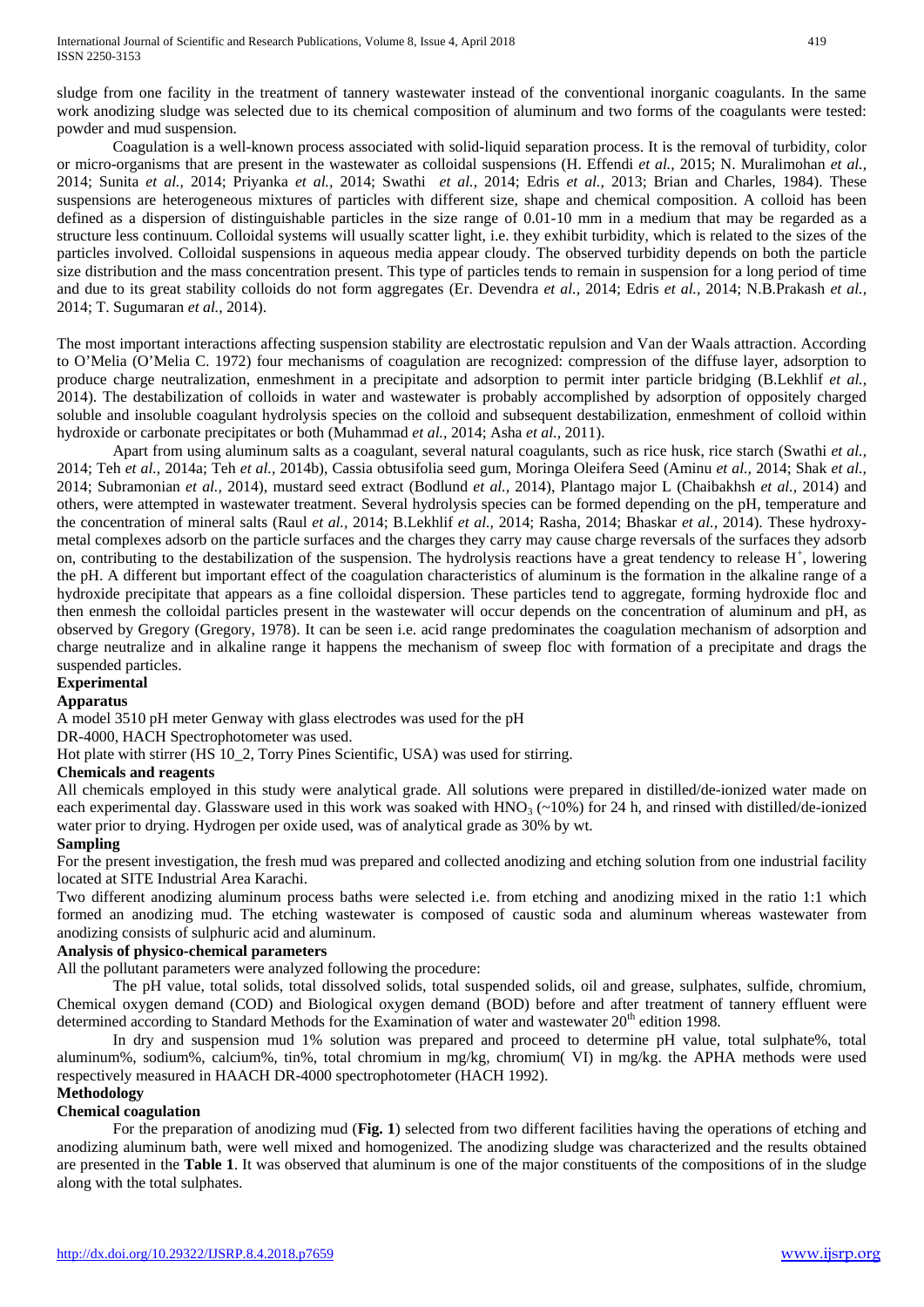When using the sludge as mud suspensions, water was added to the fresh mud in a way that the solids percentage was known. The total solids, in the mud suspension tested, was 19% of sludge.

In order to stabilize the anodizing sludge it was dried at room temperature for several days. The time needed for the stabilization process was dependent on particle / cake size, room temperature, air humidity and sludge moisture. Finally it was kept in an oven at  $110^0C$  for six hours till constant weight is achieved. Then the dried sludge was grinded and passed through a screen of 292 mm so that a homogeneous powder of constant characteristics in stabilized form was produced for the treatment of tannery wastewater experiments.

Coagulation and precipitation studies were performed in a six-place conventional jar-test apparatus, equipped with 6 beakers of 2000 ml volume. Before coagulation process **(Fig. 2)** tannery wastewater sample was thoroughly shaken to avoid possibility of settling solids. The experimental process consisted of the initial rapid mixing stage that took place for 10 min at 300 rpm, the following slow mixing stage for  $\overline{45}$  min at 100 rpm and the final settling step for  $\overline{2}$  h. After 2 hour settling period, samples were withdrawn from supernatant for analyses (Muhammad *et al.,* 2014).

#### **Results and Discussion:**

A series of tests were programmed, being controlled important parameters such as coagulant dose, mixing and flocculation conditions (stirring time and speed and settling time). The coagulation process was effective for the tested mud and the two different forms, powder and mud suspension. The formations of flocs that settle rapidly were visible. The tests performed have demonstrated the efficiency of the anodizing mud as a coagulant being the optimal dose. The laboratory tests were performed using samples of 2000 ml of tannery wastewater in each experiment. The representative samples of tannery wastewater used in this study were collected from Korangi Industrial Area, Karachi at the entrance of treatment plant which recovers the tannery wastewater corresponding to 130 tanneries. The knowledge of the constituents of the tannery wastewaters is important for the quantification of the pollutants removal after the treatment. For this work, three different samples of tannery wastewater were collected in different time and dates. Relevant parameters of the tannery wastewaters were determined and prepare one composite sample presented in the **Table 2**. All parameters were tested in duplicates.

Coagulation / flocculation process consists in three steps: coagulation of the suspended solids, growing of the micro flocs and elimination of the floc aggregates formed as shown in (**Fig. 3**).

The degree of clarification obtained when chemical aids are used in tannery wastewater treatment depends on the chemicals quantity and in the control and monitoring of the process (G. Shebang. 2014; 2015). The use of aluminum salts in the treatment of wastewater is a common practice and the quantity added usually ranges between 0.05 and 0.3g/l*.*

In this work the coagulant dose varies between 0.5 and 5.0 g/l, stirring at 300 rpm and left over night, in order to detect the effect of the used dose in the coagulant performance (Djamel and Ahmed, 2015). The mud used greater than the recommended for aluminum salts, but this is due to the fact that the mud has aluminum in its composition but aluminum salts are not the only constituents in the mud.

In all performed tests the supernatant pH was greater than 7.8 for all the coagulant doses and for all the mud tested. Since the final pH is in alkaline range we have concluded that the predominant coagulation mechanism was the mechanism of sweep floc with formation of precipitate that involves and drags the suspended particles. During the wastewater treatment process hydroxide precipitates are formed. The suspended contaminants are removed by hetero coagulation or are enmeshed by the precipitates; destabilization mechanisms also mentioned by Brian Dempsey. The soluble contaminants are adsorbed on the precipitates.

The composite tannery wastewater tested has a COD, 4912 mg/l, BOD, 2690 mg/l and content in suspended solids ranged from 3312 mg/l. It is clear from the **Tables 3 and 4** that the anodizing mud tested have effectively, through coagulation process contributed the removal of the wastewaters total solids, total dissolved solids, total suspended solids, grease and oil, sulphate, sulfide, chromium, C.O.D and B.O.D reaching the removal of pollutants to maximum values 59.9%, 53.8%, 87.1%, 100%, 34.1%, 100%, 99.0%, 70.3% and 67.0% respectively.

The optimum pH ranges for anodizing mud, for treating tannery wastewater were 7.81 to 8.22.

#### For statistical validation it has been mentioned **Fig. 4 and 5**.

This coagulation process was effective and it was visible the formation of flocs which settled rapidly. The size of the flocs formed depends on the agitation conditions and mud dose used. The coagulation process observed with the mud occurred in pH zone between 7.8 and 8.22, which according to the coagulation diagram for aluminum salts proposed by Lofrano (Lofrano *et al* 2006), is the pH zone, there is predominance of the mechanisms in a precipitate.

The precipitate mechanism will act in the following way: precipitation of the metal hydroxide and contaminants removal by enmeshment in this precipitate. Soluble contaminants are adsorbed on the hydroxide and particles are removed by hetero coagulation (Duan and Gregory, 2003). Also according to Amirtharajah (Amirtharajah and Mills 1983) (the hydroxide is positively charged when the pH is less than 8.0, so, in the range of the tests the precipitate is positively charged and the enmeshment mechanism is enhanced by hetero coagulation between the precipitate and the negatively charged suspension. The sweep flocculation mechanism gives improved particle removal comparatively with the mechanism of charge neutralization. Hydroxide precipitates have a rather open structure having a higher probability of capturing other particles. This can explain the high removal rates achieved in the flocculation experiments with the anodizing sludge. All experiments were carried out in duplicates.

The results for the suspension mud that the same conditions of stirring, settling time and supernatant reduction. This is the fact that when dealing with a powder, the dissolution process is very important to ensure that the aluminum present acts as coagulant, and to make the maximum use of the coagulation substances present. The presence of a considerable percentage of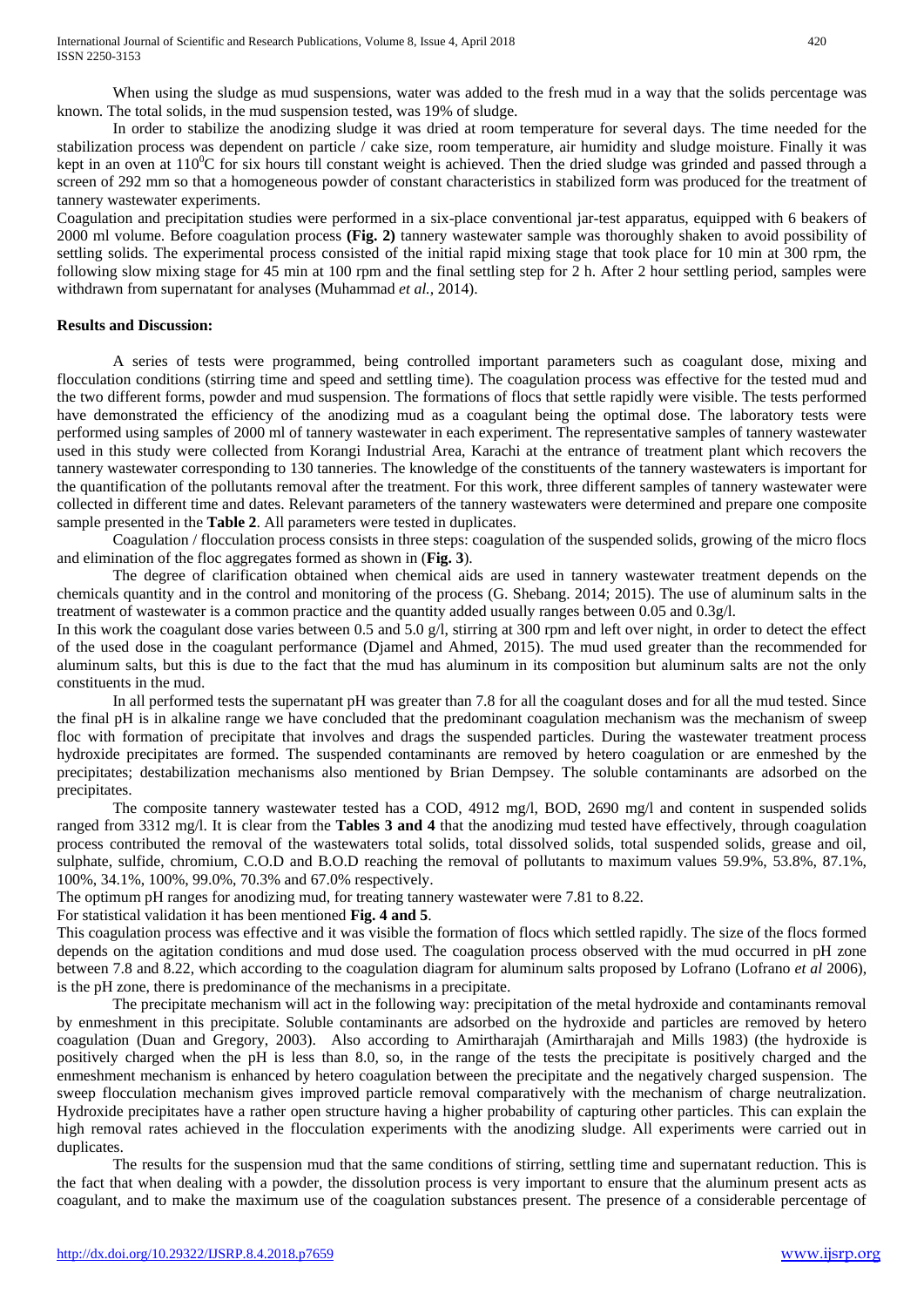International Journal of Scientific and Research Publications, Volume 8, Issue 4, April 2018 421 ISSN 2250-3153

aluminum in the chemical composition of the sludge solid fraction is the main factor that contributes to the sludge coagulation capacity.

#### **Conclusion**

This research presented results of an experimental study of flocculation/coagulation process used in tannery wastewater treatment. Coagulation efficiency was determined by COD, BOD, Suspended Solids, Sulfide, Oil & Grease and Chromium measuring of the supernatants in the Jar test. It was found that anodizing mud were more efficient as coagulants. It is the least effective since 5.0 gm of the anodizing mud through the experimental work.

Floc formation is observed and flocs are easily separated from the supernatant by settling, when the amount of anodizing mud increased 5.0 gm, the floc settling times increased.

Also, for two tested sludge, the coagulant in suspension form presents better results for contaminants reduction.

The treated tannery wastewater was not suitable for discharge into receiving waters as the many residual pollutants greater than NEQS limits. Tannery wastewater efficiency was not achieved by anodizing mud. Therefore, further advanced or biological treatment is needed for tannery wastewater.

The work was carried out at lab scale and may be extended to large scale. The use of anodizing mud for treatment of tannery waste water will act as an effect coagulant on one hand and will prevent under discharge of the anodizing mud in sewer on the other hand.

#### **References**:

Abdelkader Anouzla., Younes Abrouki., Salah Souabi., Mohammed Safi., Hayat Loukili., Hicham Rhbal., Rachid Slimani. 2014. Optimization of coagulation process with SIWW is coagulant for colour and COD removal of acid dye effluent using central composite design experiment. *International Journal of Environmental Monitoring and Analysis,* 2(6-1): 1-5.

Aminu., M. D. Garba., Z. Y. Abba. 2014. Biosorption Potentials of Moringa Oleifera Seed in Textile Effluent Treatment. International Journal of Scientific & Engineering Research, Volume 5, Issue 8.

Ankur Pyasi. 2014. Value Added Metal Extraction from Red Mud. Master Thesis, Department of Metallurgical and Materials Engineering, National Institute of Technology, Rourkela.

Asha, G., Reena, Y,. Parmila D. 2011. Removal of Hexavalent Chromium using Activated Coconut Shell and Activated Coconut Coir as Low Cost Adsorbent. The Institute of Integrative Omics and Applied Biotechnology, 2, 8-12.

APHA, Standard Methods for the Examination of Water and Wastewater,  $20<sup>th</sup>$  edition. Washington, DC. 1998.

Amirtharajah, A., Mills, K.J. 1983. *American Water Works Association*, 232-239.

B, Lekhlif., L, Oudrhiri., F, Zidane., P, Drogui., J.F, Blais. *2014.* Study of the electrocoagulation of electroplating industry wastewaters charged by nickel (II) and chromium (VI). *J. Mater. Environ. Sci. 5 (1) 111-120.*

Bodlund, I., Pavankumar, A.R., Chelliah, R., Kasi, S., Sankaran, K., Rajarao, G.K. 2014. Coagulant proteins identified in Mustard: A potential water treatment agent. *International Journal of Environmental Science and Technology*, 11 (4), pp. 873-880.

Bhaskar, G., Naidu, GRK., Madan, Iyengar. 2014. Laboratory Experiment of Advanced Oxidation Process Coupled Coagulation, Flocculation, and Biological Treatment. *J. Bioremediation & Biodegradation*, 5:7.

Bartolomeu, F., Chambino, T., Sota, L., Delmas, F. 1996. Use of Aluminium Anodizing Sludge in wastewater Treatment, in: *Congress on Characterization and Treatment of Clean-up Sludge from Dredging, Sewage Sludge, Drinking Water Sludge and CIPS, CATS III*, R.Vanbrabant. and G. de Schuster (eds.), Belgium, KVIV – Technologisch Institute Oostende, 389 – 398.

Brian, A.D., Charles, R.O. 1984. Removal of Naturally Occurring Compounds by Coagulation and Sedimentation. *Environmental Science and Technology*, 14, 311-331.

Chaibakhsh, N., Ahmadi, N., Zanjanchi, M.A. 2014. Use of Plantago major L. as a natural coagulant for optimized decolorization of dye-containing wastewater. *Industrial Crops and Products*, 61, pp. 169-175.

Chai Siah Leea., John Robinsonb., Mei Fong Chong. 2014. A review on application of flocculants in wastewater treatment. *Process Safety and Environmental Protection* x x x [www.elsevier.com](http://www.elsevier.com/)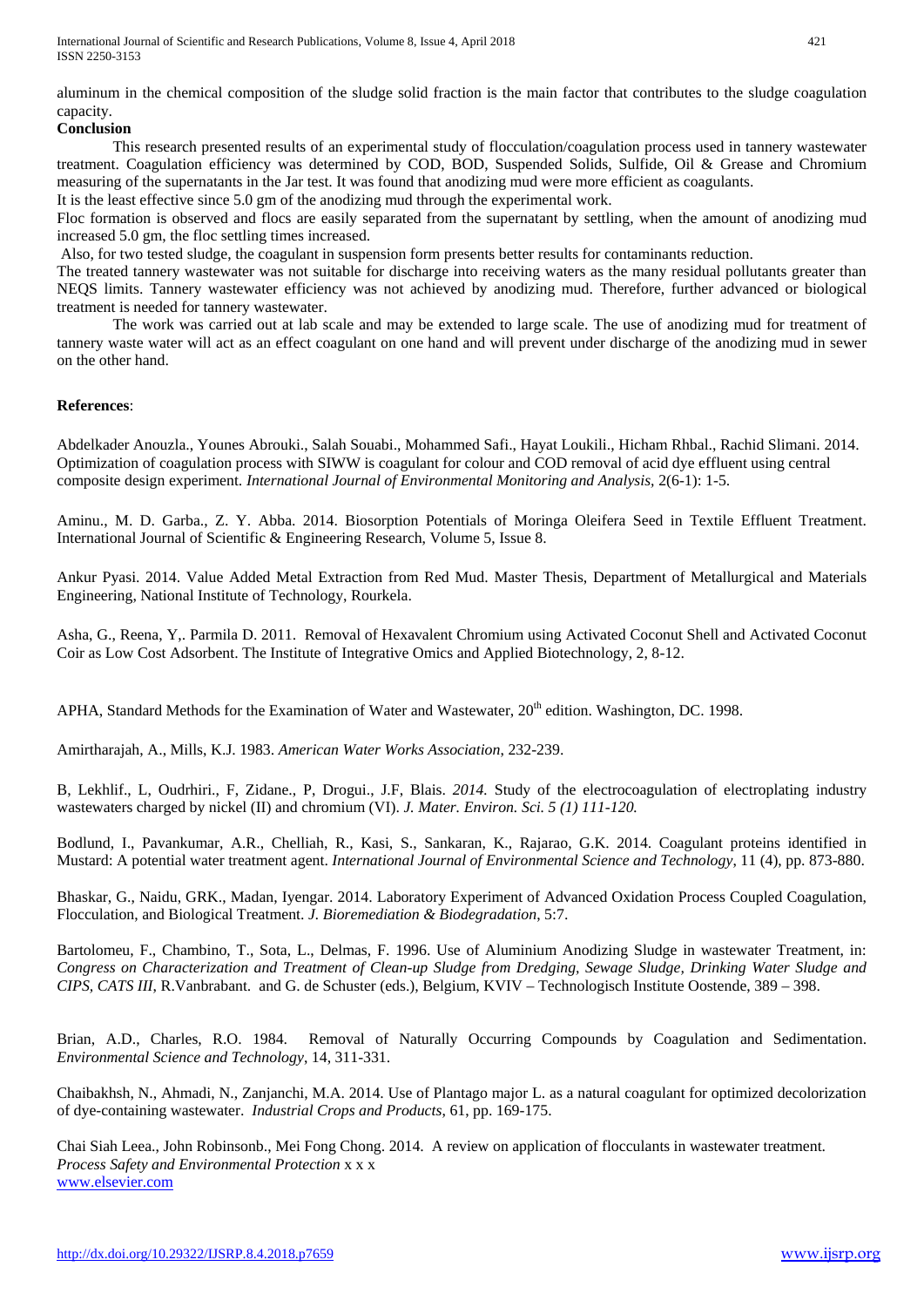Djamel Ghernaout., Ahmed Boucherit. 2015. Review of Coagulation's Rapid Mixing for natural organic matter (NOM) Removal. *Journal of Research & Developments in Chemistry.* [www.ibimapublishing.com](http://www.ibimapublishing.com/)

Duan, J.. Gregory J. 2003. Coagulation of Hydrolyzing Metal Salts. *Advance Colloid Interface Science*, (100-102) 475-502.

Edris Bazrafshan., Amir Hossein Mahvi., Mohammad Ali Zazouli. 2014. Textile Wastewater Treatment by Electrocoagulation Process Using Aluminum Electrodes. Iranian journal of health sciences; 2(1):16-29. [http://jhs.mazums.ac.ir](http://jhs.mazums.ac.ir/)

Eduardo Alberto., López-Maldonado., Mercedes Teresita., Oropeza-Guzmán., Adrián Ochoa-Terán. 2014. Improving the Efficiency of a Coagulation-Flocculation Wastewater Treatment of the Semiconductor Industry through Zeta Potential Measurements. *Journal of Chemistry,* Article ID 969720, 10 pages.

Er. Devendra Dohare., Tina Sisodia. 2014. Applications of Electrocoagulation in treatment of Industrial Wastewater: A Review. *International Journal of Engineering Sciences & Research Technology.* ISSN: 2277-9655, 3(11).

Edris Bazrafshan., Hossein Moein., Ferdos Kord Mostafapour., Shima Nakhaie. 2013. Application of Electrocoagulation Process for Dairy Wastewater Treatment. *Journal of Chemistry*, Volume, Article ID 640139, 8 pages.

Feng-shan Zhou., XiWang., Lin Zhou., Yang Liu. 2015. Preparation and Coagulation Behavior of a Novel Multiple Flocculants Based on Cationic Polymer, Hydroxy Aluminum, and Clay Minerals. *Advances in Materials Science and Engineering,* Article ID 581051, 8 pages.

Gentiana Shebang. 2015. Cleaner Tannery Wastewater Using Chemical Coagulants. *International Journal of Science and Research (IJSR)*, Volume 4 Issue 1. [www.ijsr.net](http://www.ijsr.net/)

G. Shebang. 2014. Treatment of Tannery Effluents by the Process of Coagulation. *International Journal of Environmental, Chemical, Ecological, Geological and Geophysical Engineering* Vol: 8, No: 4.

G. Lofrano., S. Meric., G.E. Zen gin. D. Orhon. 2013. Chemical and biological treatment technologies for leather tannery chemicals and wastewaters: a review, Sci. Total Environ. 461–462.

Gregory, J. 1978. Flocculation by Inorganic Salts, In: *The Scientific Basic of Flocculation*, K.J. Inves. (Eds), Sijthoff & Noordhoff, Aplhen aan den Rijn, 89-99.

H. Effendi., R. D. Sari., S. Hasibuan. 2015. Maringa oleifera as coagulant for batik effluent treatment. *International Association for Impact Assessment*, conference, 20-23 in Florence, Italy.

HACH, Water analysis handbook. HACH Company, U.S.A. 1992.

Indrani Khan, V., Sarith, N V., Srikanth Vuppala. 2014. Process Investigation and Optimization of Coagulation and Flocculation. *Indian Journal of Research* Volume: 3 | Issue: 5 |.

Iqbal, M., Izhar-ul-Haque. J. A. S. Berns. 1998. Leather Sector, Environmental Report.

Juan Asensio-Lozano., Beatriz Suárez-Peña., George F., Vander Voort. 2014 Effect of Processing Steps on the Mechanical Properties and Surface Appearance of 6063 Aluminium Extruded Products. *Materials*, *7*, 4224-4242, [www.mdpi.com/journal/materials](http://www.mdpi.com/journal/materials)

K. Cooman., M. Gajardo., J. Nieto., C. Bornhardt., G. Vidal. 2003. Tannery wastewater characterization and toxicity effects on Daphnia spp, Environ. Toxicol. 18 45–51.

Lofrano, G., Belgiorno, V.*,* Gallo, M., Raimo, A., Meric S. 2006. Toxicity Reduction in Leather Tanning Wastewater by Improved Coagulation Flocculation Process. *Global NEST*, 8, 151-158.

Mihaela-Doina Niculescu., Laurentiu Filipescu. 2014. Red Mud as Multifunctional Material for Pollutants Capturing from Wastewater. ICAMS 5th International Conference on Advanced Materials and Systems.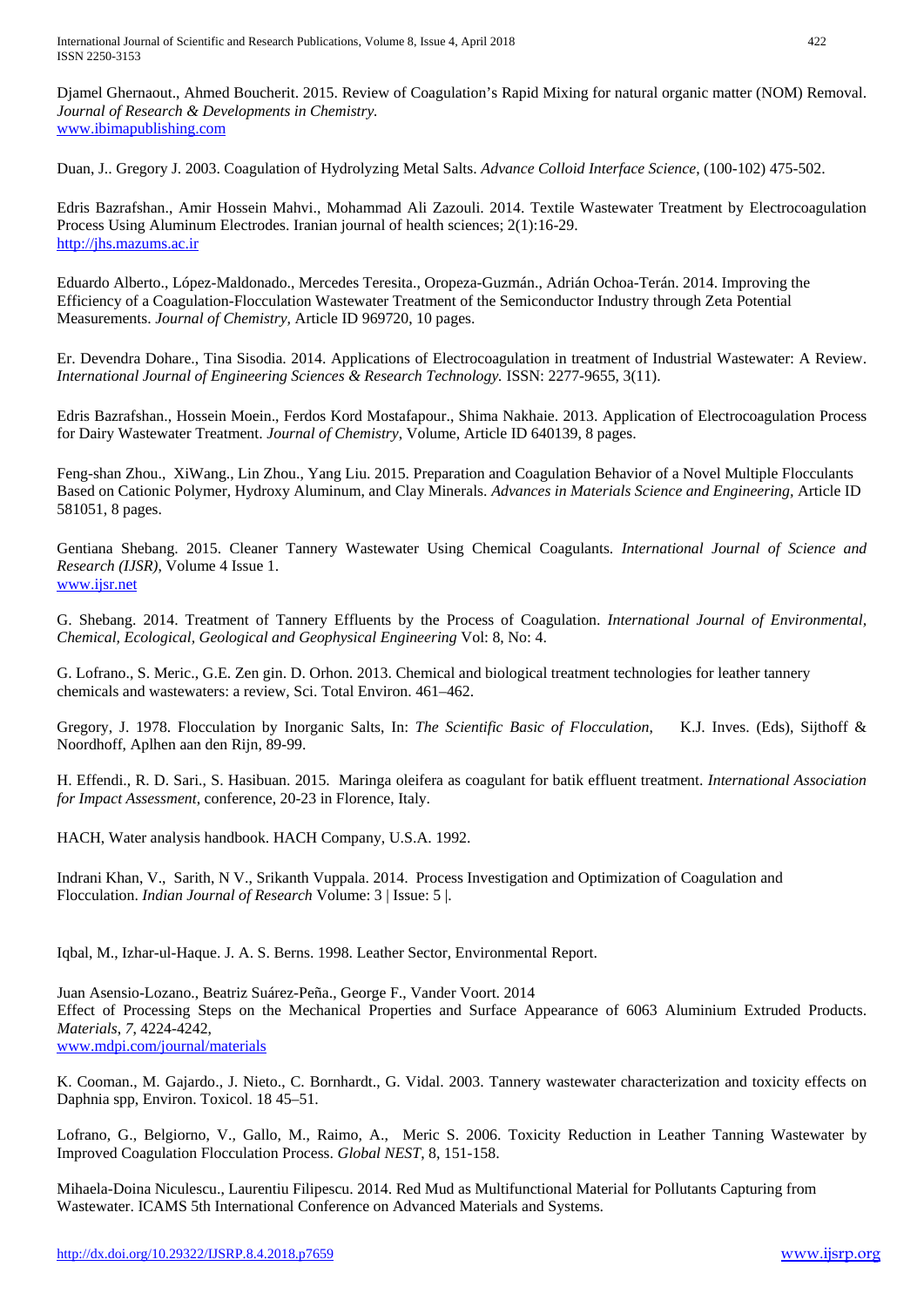Muhammad Ali., Suneela Sardar., S R Malik. 2014. Effect of Mixing Speed and Time on Dyes Removal through Coagulation and Flocculation from Dye bath Effluent. *International Journal of Innovation and Applied Studies*, ISSN 2028-9324 Vol. 8 No. 3 Sep., pp. 1158-1172.

<http://www.ijias.issr-journals.org/>

N. Muralimohan., T. Palanisamy., M. N. Vimaladevi. 2014. Experimental Study on Removal Efficiency of Blended Coagulation in Textile Wastewater Treatment. International Journal of Research in Engineering & Technology (IMPACT: IJRET) ISSN (E): 2321-8843; ISSN (P): 2347-4599, Vol. 2, Issue 2, 15-20.

N. B.Prakash., Vimala Sockan., P. Jayakaran. 2014. Waste Water Treatment by Coagulation and Flocculation. *International Journal of Engineering Science and Innovative Technology (IJESIT)* Volume 3, Issue 2.

Om Prakash Sahu., Parmesh Kumar Chaudhari. 2014. Physicochemical Treatment of Sugar Industry Wastewater: Coagulation Processes. *Environmental Quality Management,* Volume 23, Issue 4, pages 49–69.

O'Melia C.1972. Coagulation and Flocculation, Physicochemical Processes for Water Quality Control. 74 -125 Wiley Inter science, New York

Pratheesh Prasobhan. 2014. Comparison of Al/Fe/Zr Performance on Coagulation. Master Thesis, Norwegian University of Life Sciences.

Priyanka Pai H., Nagaraja M., Ranjani Chitrapur. 2014. Effective use of nanocrystalline and lime when used in combination of coagulants- Alum, Fecl<sub>3</sub> and FeSO<sub>4</sub> for suspended solids and COD removal from pharmaceutical industry effluents. International Journal of Scientific and Research Publications, Volume 4, Issue 5.

Raul Molina., Isabel Pariente., Ivan Rodríguez., Fernando Martínez., Juan Antonio Melero. 2014. Treatment of an agrochemical wastewater by combined coagulation and Fenton oxidation. Journal of Chemical Technology and Biotechnology Volume 89, Issue 8, pages 1189–1196.

Rasha Azeez Joudah. 2014. Effect of Temperature on Floc Formation Process Efficiency and Subsequent Removal in Sedimentation Process. *Journal of Engineering and Development*, Vol. 18, No.4, ISSN 1813- 7822.

Shak, K.P.Y., Wu, T.Y. 2014. Coagulation-flocculation treatment of high-strength agro-industrial wastewater using natural Cassia obtusifolia seed gum: Treatment efficiencies and flocs characterization. *Chemical Engineering Journal,* 256, pp. 293-305.

Swathi, M., Sathya Singh, A., Aravind, S., Ashi Sudhakar, P.K., Gobinath, R., Saranya devi, D. 2014. Experimental studies on tannery wastewater using cactus powder as an adsorbent. Int. Journal of Applied Sciences and Engineering Research, Vol. 3, Issue 2,

[www.ijaser.com](http://www.ijaser.com/)

Swathi, M., Sathya Singh, A., Aravind, S., Ashi Sudhakar, P.K., Gobinath, R., Saranya devi, D. 2014. Adsorption studies on tannery wastewater using rice husk. Scholars Journal of Engineering and Technology (SJET), 2(2B):253-257. [www.saspublisher.com](http://www.saspublisher.com/)

Sunita Singh Thakur., Sonal Choubey. 2014*.* Assessment of coagulation efficiency of *Moringa oleifera* and Okra for treatment of turbid water. *Applied Science Research,* 6 (2):24-30 *[\(http://scholarsresearchlibrary.com/archive.html\)](http://scholarsresearchlibrary.com/archive.html)*

Subramonian, W., Wu, T.Y., Chai, S.-P. 2014. A comprehensive study on coagulant performance and floc characterization of natural Cassia obtusifolia seed gum in treatment of raw pulp and paper mill effluent. *Industrial Crops and Products*, 61, pp. 317- 324.

Teh, C.Y., Wu, T.Y., Juan, J.C. 2014a Optimization of agro-industrial wastewater treatment using unmodified rice starch as a natural coagulant. *Industrial Crops and Products*, 56, pp. 17-26.

Teh, C.Y., Wu, T.Y., Juan, J.C. 2014b. Potential use of rice starch in coagulation-flocculation process of agro-industrial wastewater: Treatment performance and flocs characterization. *Ecological Engineering,* 71, pp. 509-519.

Teh, C.Y., Wu, T.Y. 2014. The potential use of natural coagulants and flocculants in the treatment of urban waters, *Chemical Engineering Transactions*, 39, pp. 1603-1608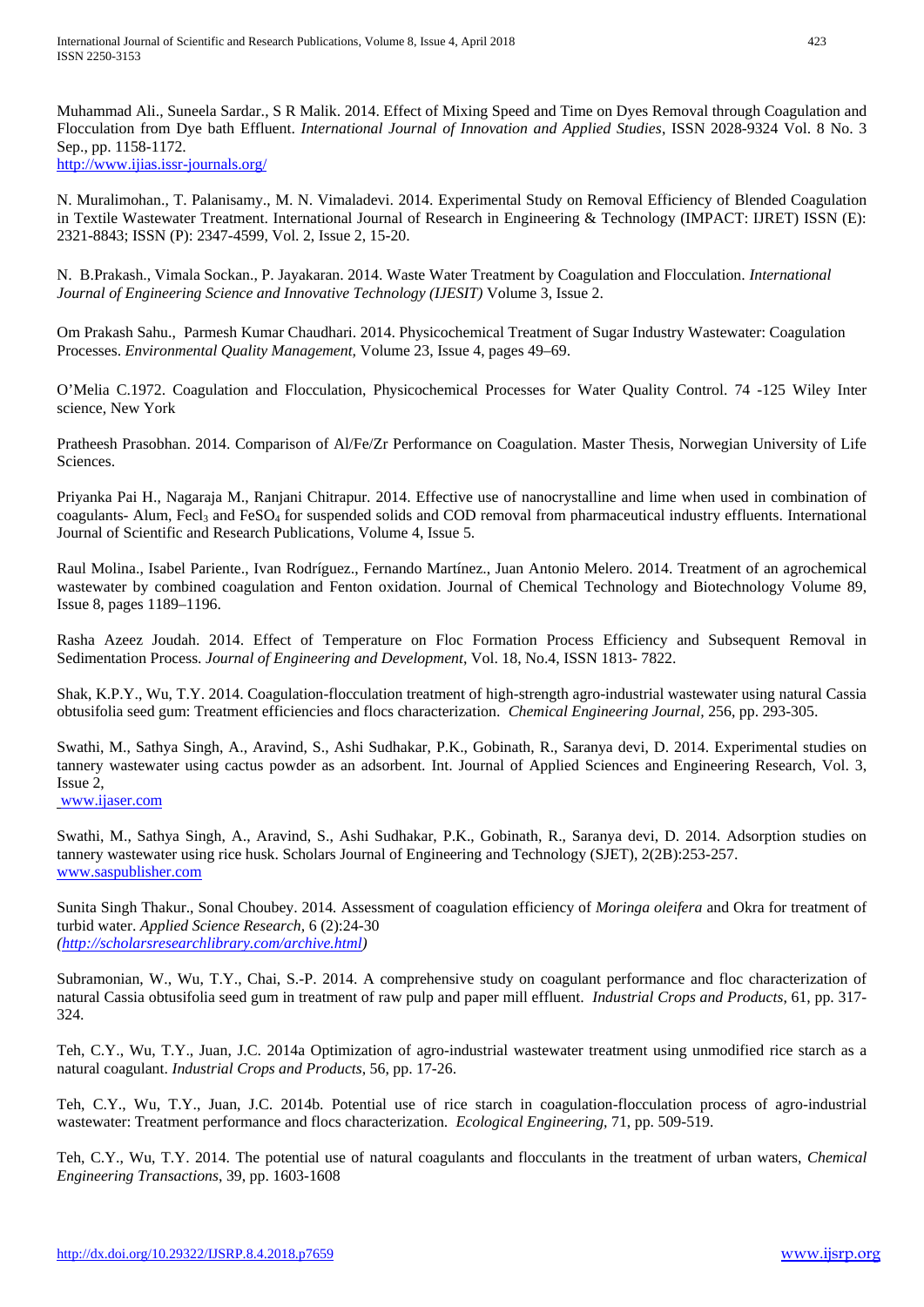T. Sugumaran., A. Ramu., N. Kannan. 2014. Characterization, correlation and electrocoagulation studies of leather processing industrial effluent. Journal of Chemical and Pharmaceutical Research, 6(3):1479-1489. [www.jocpr.com](http://www.jocpr.com/)

Yu Zhou., Zhen Liang., Yanxin Wang. 2008, Decolonization and COD Removal of Secondary Yeast Wastewater Effluents by Coagulation using Aluminum sulfate. *Desalination*, 225, 301–311

Varank, G., Erkan, H., Yazýcý, S., Demir, A. and Engin, G. 2014. Electrocoagulation of Tannery Wastewater using Monopolar Electrodes: Process Optimization by Response Surface Methodology. *Int. J. Environ.* Res., 8(1):165-180.

| <b>Parameter</b>               | <b>Results</b> |
|--------------------------------|----------------|
| Moisture%                      | 81             |
| Ph                             | 7.4            |
| Sulphate, total $(SO4)$ $(\%)$ | 14             |
| Aluminum, total (Al) (%)       | 22             |
| Sodium, (Na) (%)               | 0.17           |
| Calcium, (Ca) (%)              | 0.062          |
| Tin, $(Sn)$ $%$                | 5.0            |
| Chromium total $(Cr)$ (mg/kg)  | 4.5            |
| Chromium VI $(Cr)$ $(mg/kg)$   | 3.2            |

#### **Table – 1 Analysis of anodizing mud Suspension (All analytical analysis was performed in duplicate)**

**Table – 2 Analysis of tannery wastewater (All analytical analysis was performed in duplicate)**

|                        | Results in ppm except pH |              | <b>NEQS</b> Limits Value |           |                                  |  |  |  |  |
|------------------------|--------------------------|--------------|--------------------------|-----------|----------------------------------|--|--|--|--|
| Parameter              | $1st$ Sample             | $2nd$ Sample | $3rd$ Sample             |           | (National Environmental Quality) |  |  |  |  |
|                        |                          |              |                          | Composite | Standards)                       |  |  |  |  |
| pH value               | 8.36                     | 8.35         | 8.12                     | 8.28      | $6 - 10$                         |  |  |  |  |
|                        |                          |              |                          |           |                                  |  |  |  |  |
| Total solids           | 29878                    | 12258        | 11654                    | 17966     | ۰                                |  |  |  |  |
| Total dissolved solids | 23306                    | 10560        | 10123                    | 14654     | $3,500$ mg/L                     |  |  |  |  |
| Total suspended solids | 6275                     | 1698         | 1531                     | 3312      | $150 \text{ mg/L}$               |  |  |  |  |
| Grease and oil         | 24                       | 20           | 15                       | 21        | $10 \text{ mg/L}$                |  |  |  |  |
| Sulphate               | 6450                     | 6302         | 5988                     | 6376      | $600 \text{ mg/L}$               |  |  |  |  |
| Sulphide               | 200                      | 175          | 140                      | 165       | $1.0 \text{ mg/L}$               |  |  |  |  |
| Chromium               | 2052                     | 1903         | 1862                     | 1924      | $1.0 \text{ mg/L}$               |  |  |  |  |
| <b>COD</b>             | 5360                     | 4720         | 4585                     | 4912      | $150 \text{ mg/L}$               |  |  |  |  |
| <b>BOD</b>             | 3030                     | 2860         | 2360                     | 2690      | $80 \text{ mg/L}$                |  |  |  |  |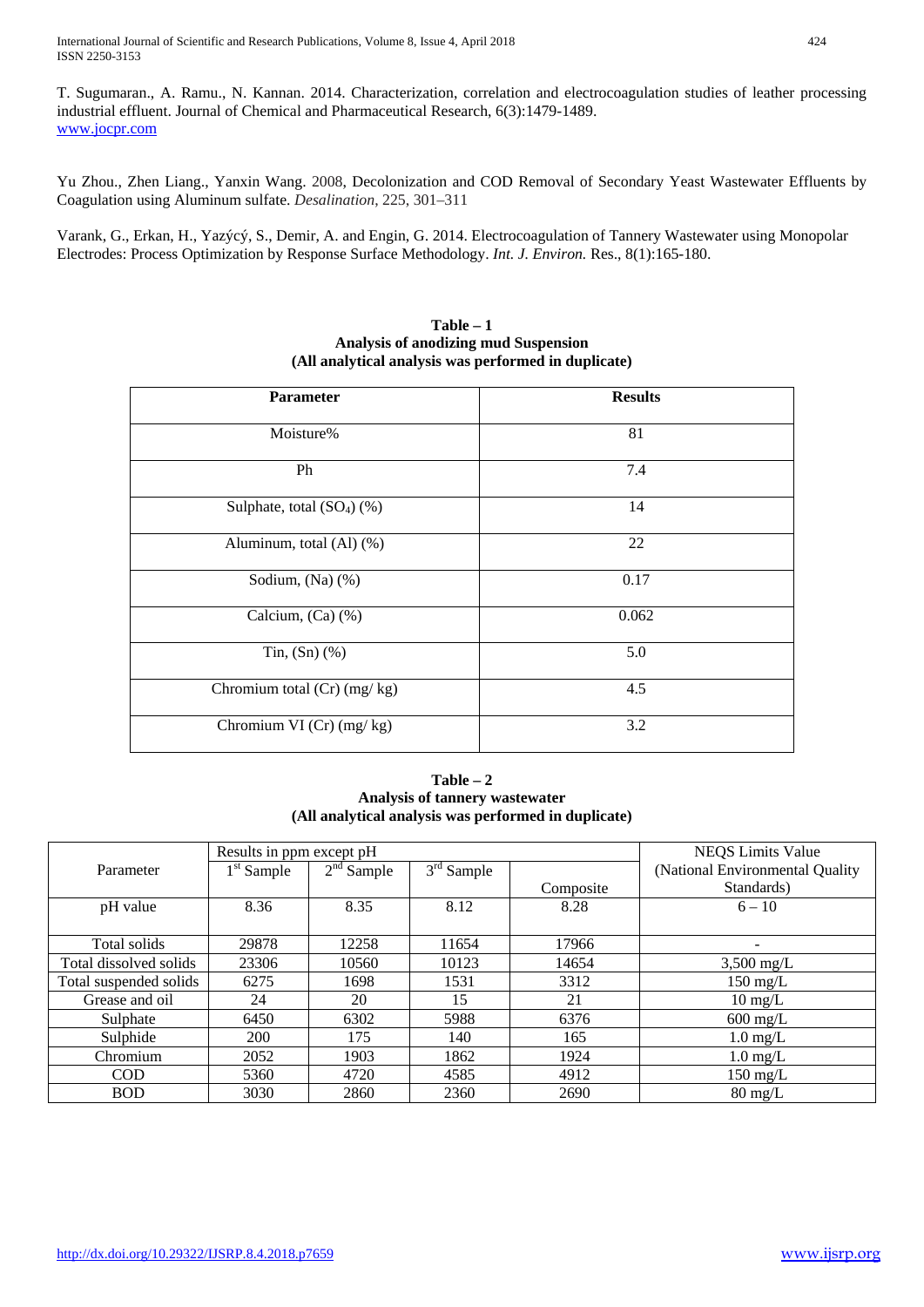#### **Table – 3 Influence on removal of pollutants from the Tannery effluent's composite sample with increasing dose of coagulant mud dry. (All analytical analysis was performed in duplicate)**

|                               |                                                | Results in ppm except pH      |                                     |                                      |                                     |                        |                                     |                                      |                                     |                              |                                     |                          |                                     |
|-------------------------------|------------------------------------------------|-------------------------------|-------------------------------------|--------------------------------------|-------------------------------------|------------------------|-------------------------------------|--------------------------------------|-------------------------------------|------------------------------|-------------------------------------|--------------------------|-------------------------------------|
|                               | Fresh<br><b>Compos</b><br>ite<br><b>Sample</b> | <b>Coagulation dose (Dry)</b> |                                     |                                      |                                     |                        |                                     |                                      |                                     |                              |                                     |                          |                                     |
| <b>Paramet</b><br>ers         |                                                | 0.5<br>gm                     | <b>Remov</b><br>al<br>$\frac{0}{0}$ | 1.0<br>gm                            | <b>Remov</b><br>al<br>$\frac{0}{0}$ | 2.0<br>gm              | <b>Remov</b><br>al<br>$\frac{0}{0}$ | 3.0<br>gm                            | <b>Remov</b><br>al<br>$\frac{0}{0}$ | 4.0<br>gm                    | <b>Remov</b><br>al<br>$\frac{0}{0}$ | 5.0<br>gm                | <b>Remov</b><br>al<br>$\frac{0}{0}$ |
| pH value                      | 8.28                                           | 8.09                          |                                     | 8.01                                 |                                     | 7.96                   |                                     | 7.91                                 |                                     | 7.86                         |                                     | 7.81                     |                                     |
| Total<br>solids               | 17966                                          | 1485<br>6                     | 17.3                                | 141<br>43                            | 21.2                                | 1265<br>6              | 29.5                                | 105<br>47                            | 41.3                                | 8371                         | 53.4                                | 7220                     | 59.8                                |
| Total<br>dissolved<br>solids  | 14654                                          | 1237<br>6                     | 15.5                                | 119<br>16                            | 18.7                                | 1110<br>$\overline{4}$ | 24.2                                | 935<br>9                             | 36.1                                | 7635                         | 47.9                                | 6812                     | 53.5                                |
| Total<br>suspende<br>d solids | 3312                                           | 2480                          | 25.1                                | 222<br>$\overline{7}$                | 32.7                                | 1552                   | 53.1                                | 118<br>8                             | 65.6                                | 736                          | 77.7                                | 408                      | 87.7                                |
| Grease<br>and oil             | 21                                             | N <sub>o</sub><br>Trac<br>es  | 100                                 | N <sub>o</sub><br>trace<br>${\bf S}$ | 100                                 | No<br>Trac<br>es       | 100                                 | N <sub>o</sub><br>trace<br>${\bf S}$ | 100                                 | N <sub>o</sub><br>Trac<br>es | 100                                 | No<br>Trac<br>es         | 100                                 |
| Sulphate                      | 6376                                           | 6091                          | 4.4                                 | 582<br>$6\,$                         | 8.6                                 | 5542                   | 13.0                                | 524<br>5                             | 17.7                                | 5069                         | 20.5                                | 4372                     | 31.4                                |
| Sulphide                      | 165                                            | N <sub>o</sub><br>trace<br>S  | 100                                 | No<br>trace<br>S                     | 100                                 | No<br>Trac<br>es       | 100                                 | N <sub>o</sub><br>trace<br>${\bf S}$ | 100                                 | No<br>trace<br>${\bf S}$     | 100                                 | No<br>trace<br>${\bf S}$ | 100                                 |
| Chromiu<br>m                  | 1924                                           | 1456                          | 24.3                                | 243                                  | 87.4                                | 122                    | 93.7                                | 61                                   | 96.8                                | 42                           | 97.8                                | 14                       | 99.2                                |
| $\rm{COD}$                    | 4912                                           | 4350                          | 11.4                                | 383<br>6                             | 21.9                                | 2945                   | 40.0                                | 187<br>$\overline{4}$                | 61.8                                | 1539                         | 68.6                                | 1489                     | 69.7                                |
| <b>BOD</b>                    | 2690                                           | 2374                          | 11.7                                | 198<br>6                             | 26.2                                | 1678                   | 37.6                                | 969                                  | 64.0                                | 939                          | 65.1                                | 911                      | 66.1                                |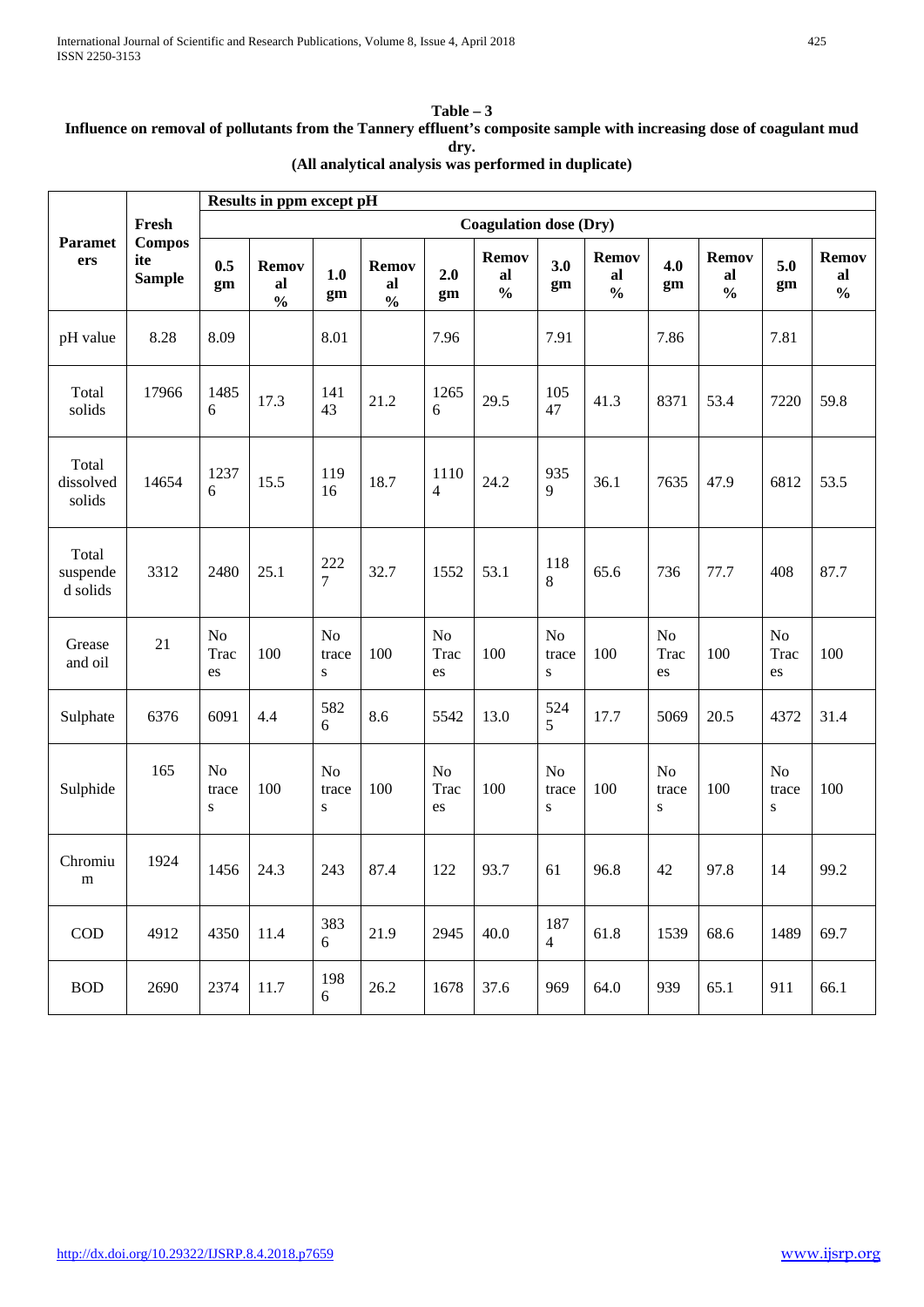#### **Table – 4 Influence on removal of pollutants from the Tannery effluent's composite sample with increasing dose of coagulant mud suspension. (All analytical analysis was performed in duplicate)**

|                               | Fresh<br><b>Compos</b><br>ite<br><b>Sample</b> | Results in ppm except pH             |                                     |                                      |                                     |                                      |                                     |                                      |                                     |                              |                                     |                              |                                     |
|-------------------------------|------------------------------------------------|--------------------------------------|-------------------------------------|--------------------------------------|-------------------------------------|--------------------------------------|-------------------------------------|--------------------------------------|-------------------------------------|------------------------------|-------------------------------------|------------------------------|-------------------------------------|
| <b>Paramet</b><br>ers         |                                                | <b>Coagulation dose (Suspension)</b> |                                     |                                      |                                     |                                      |                                     |                                      |                                     |                              |                                     |                              |                                     |
|                               |                                                | 0.5<br>gm                            | <b>Remov</b><br>al<br>$\frac{0}{0}$ | 1.0<br>gm                            | <b>Remov</b><br>al<br>$\frac{0}{0}$ | 2.0<br>gm                            | <b>Remov</b><br>al<br>$\frac{0}{0}$ | 3.0<br>gm                            | <b>Remov</b><br>al<br>$\frac{0}{0}$ | 4.0<br>gm                    | <b>Remov</b><br>al<br>$\frac{0}{0}$ | 5.0<br>gm                    | <b>Remov</b><br>al<br>$\frac{0}{0}$ |
| pH value                      | 8.28                                           | 8.19                                 |                                     | 8.07                                 |                                     | 8.0                                  |                                     | 7.93                                 |                                     | 7.87                         |                                     | 7.82                         |                                     |
| Total<br>solids               | 17966                                          | 1496<br>5                            | 16.7                                | 1413<br>3                            | 21.3                                | 1272<br>5                            | 29.2                                | 1072<br>4                            | 40.3                                | 836<br>$\boldsymbol{0}$      | 53.4                                | 719<br>5                     | 59.9                                |
| Total<br>dissolved<br>solids  | 14654                                          | 1234<br>6                            | 15.7                                | 1190<br>6                            | 18.7                                | 1116<br>1                            | 23.8                                | 9539                                 | 34.9                                | 761<br>7                     | 48.0                                | 676<br>9                     | 53.8                                |
| Total<br>suspende<br>d solids | 3312                                           | 2619                                 | 20.9                                | 2227                                 | 32.7                                | 1564                                 | 52.7                                | 1185                                 | 64.2                                | 743                          | 77.5                                | 426                          | 87.1                                |
| Grease<br>and oil             | 21                                             | N <sub>o</sub><br>trace<br>${\bf S}$ | 100                                 | N <sub>o</sub><br>trace<br>${\bf S}$ | 100                                 | N <sub>o</sub><br>trace<br>${\bf S}$ | 100                                 | N <sub>o</sub><br>trace<br>S         | 100                                 | N <sub>o</sub><br>trac<br>es | 100                                 | No<br>trac<br>es             | 100                                 |
| Sulphate                      | 6376                                           | 6112                                 | 4.1                                 | 5792                                 | 9.1                                 | 5388                                 | 15.5                                | 5192                                 | 18.5                                | 465<br>$\mathbf{1}$          | 27.0                                | 420<br>$\mathbf{1}$          | 34.1                                |
| Sulphide                      | 165                                            | N <sub>o</sub><br>trace<br>${\bf S}$ | 100                                 | N <sub>o</sub><br>trace<br>${\bf S}$ | 100                                 | N <sub>o</sub><br>trace<br>${\bf S}$ | 100                                 | N <sub>o</sub><br>trace<br>${\bf S}$ | 100                                 | N <sub>o</sub><br>trac<br>es | 100                                 | N <sub>o</sub><br>trac<br>es | 100                                 |
| Chromiu<br>m                  | 1924                                           | 1691                                 | 12.1                                | 280                                  | 85.4                                | 146                                  | 92.4                                | 72                                   | 96.2                                | 48                           | 97.5                                | 19                           | 99.0                                |
| $\rm COD$                     | 4912                                           | 4509                                 | 8.2                                 | 4185                                 | 14.8                                | 2947                                 | 40.0                                | 2067                                 | 57.9                                | 156<br>5 <sup>5</sup>        | 68.1                                | 145<br>$7\overline{ }$       | 70.3                                |
| <b>BOD</b>                    | 2690                                           | 2347                                 | 12.7                                | 2080                                 | 22.6                                | 1725                                 | 35.8                                | 1091                                 | 59.4                                | 934                          | 65.3                                | 887                          | 67.0                                |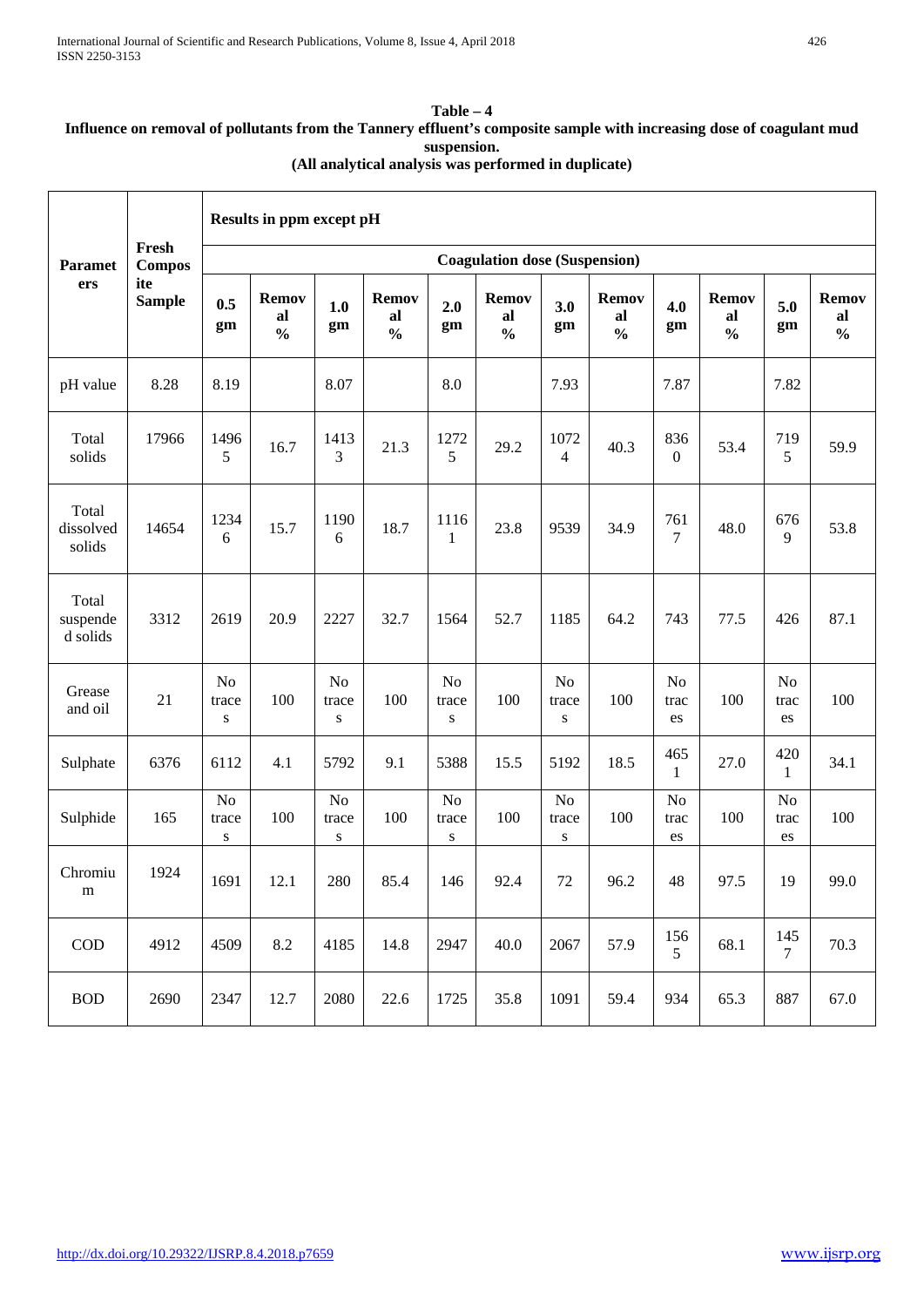

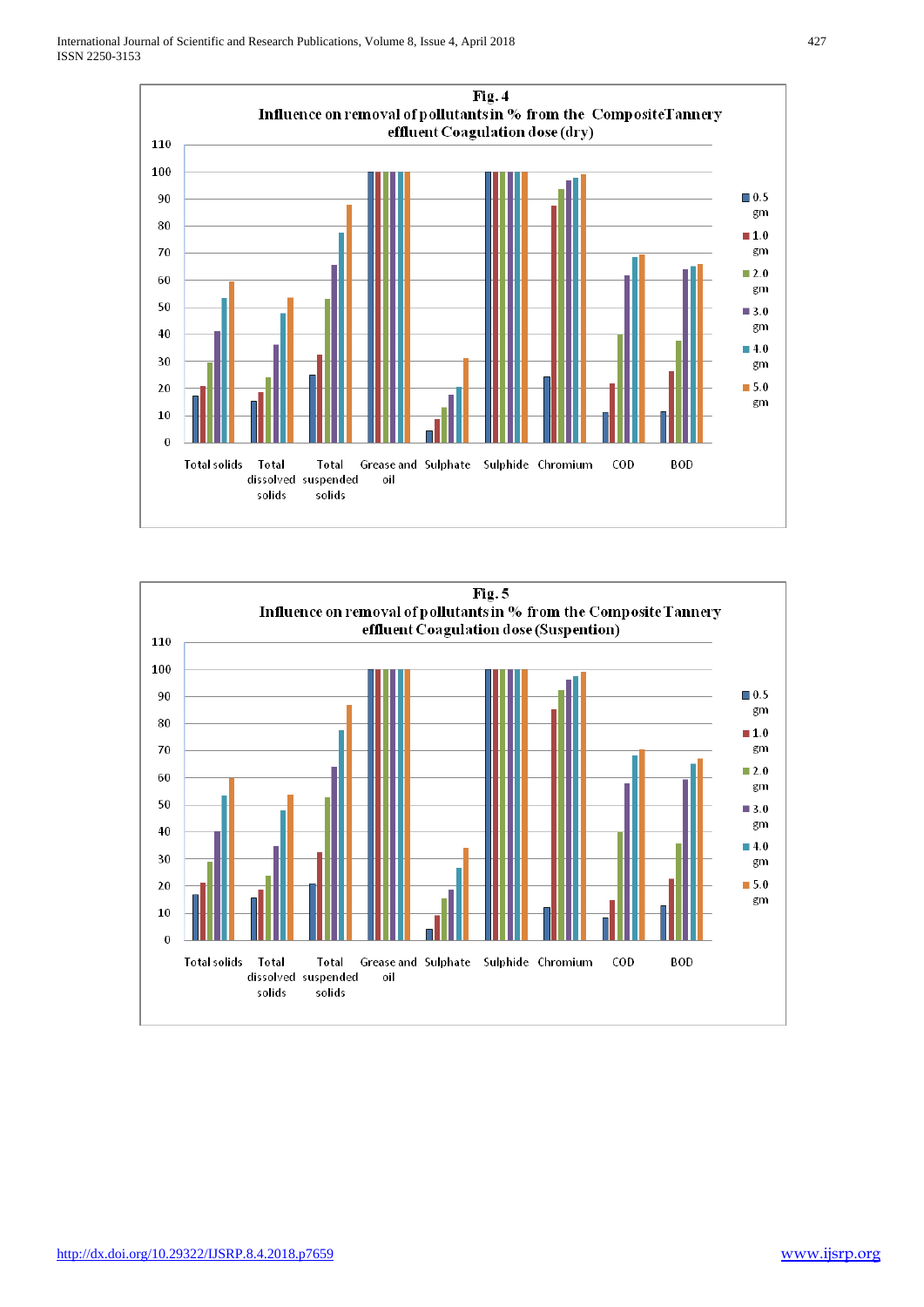1000 500

**Figure -1: Anodizing Mud (suspension)**